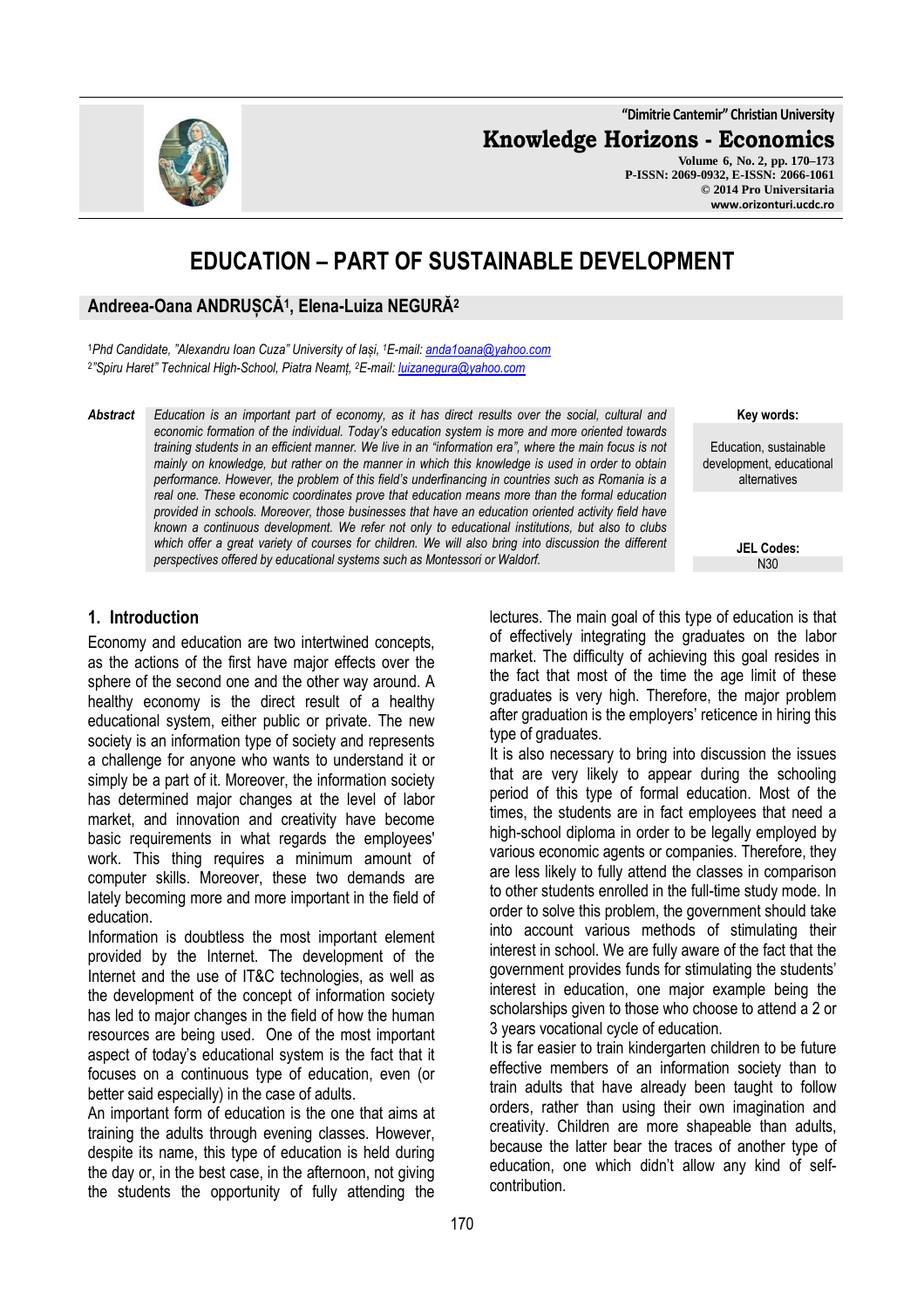Nowadays, the adults are given the opportunity of a lifelong education by means of a program called *The Second Chance.* In addition to this education program, there are a lot of other programs that invest in the concept of e-learning.

Increasing the creativity has become lately the most important goal of education, as its results have direct effects on the economy. If the teacher aims at developing the student's sense of imagination and independency, then the student will later become an effective member of his society. Moreover, as the goal of any individual is to increase not only the incomes, but also the welfare of him and his family, then it would not be inappropriate to say that the sense of creativity achieved in school will help the same individual to use in an efficient manner all the economic resources that he would encounter during his lifelong journey in an economic society. A major issue of today's society is that not all its members were trained to be independent. The best example of such a system that didn't want to provide its apprentices a high sense of independence is the educational system before 1989 - the communist type of school. A vast majority of today's employees is represented by products of this system, therefore they either lack creativity or independence (or both, in the worst case) or they are struggling to fit into a highly competitive economic market. In order to increase the effectiveness of this type of employees, the employers need to invest money in the career development domain. Companies invest a lot of money in order to ensure that their employees are the best on the labor market. Even when it comes to young employees – who are supposed to possess the latest information in the domain in which they activate – companies organize training courses or training camps. By means of this type of activities, companies want not only to provide their employees information in a specific field, but also to develop a strong connection between them as independent individuals, who have their own opinions and who are not afraid to share them to a larger community. In fact, if we take a look at the current educational system that includes alternative that includes alternative subsystems such as the Montessori or Waldorf education types, we will become even more aware of the fact that creativity and independence are two of the basic elements of the specific educational systems mentioned above. Children are being taught from an early age how to interact in an efficient manner with the others around them, in order not to accomplish a certain task, but to develop their own personality and cognitive system. The company that best uses the entire potential of its employees is the best on the economic market. But it all depends on the way in which the employees were educated. If they possess a highly developed team spirit, then they will ensure the

company's financial development, due to the following factors:

- They are more dynamic and also able to mobilize quicker under stress conditions;

They are receptive to continuous development, at a both professional and personal level;

They are more likely to understand the fact that they are required to develop their individual qualities that are favorable when it comes to cooperation and interdependency;

They actively communicate in order to focus on the major objectives that need to be achieved, and in this way they strengthen the cohesion inside the company [Roșca, C.*et al* 2005:367].

#### **2. Educational Alternatives**

In what regards the main features of the Waldorf system, we must take into account the fact that the individual represents a plurality of systems, and education should be looked at as a whole, through its own development rhythm. The Montessori system is based on a total liberty of the educational activity, allowing the child to undergo a transformation by means of his own forces in order to discover his creative potential. However, the great results obtained by children project the educational and financial objectives. From an economic point of view, the effort of opening a school based on this educational system is a major one, but the profit seems to be guaranteed. Despite all these things, we cannot fail to notice a series of obstacles on the path of the financial development of this type of economic agent. A first obstacle is represented by the conceptual differences between the traditional and the innovative educational systems. In both cases, it is necessary a variety of courses that would be able to identify the natural abilities of students. This implies not only a rich offer, but also providing an exceptional educational experience. Therefore, an important role is played by the human resource, as the teachers need to be truly devoted to that precise activity and moreover they should be perfectly aware of the methodology involved. Even if an education unit possesses this type of resource, this doesn't mean that it will make profit. As in the case of any other business, the dominant focus is towards the customer. But in this case we can identify another obstacle. The parental prototype of today's child is not fully aware of this type of educational alternatives, thinking that the child would find it difficult to make the shift towards a traditional educational system – that focuses on gathering information and reproduce it afterwards - and change his creativity oriented educational formation. In fact, the current curricula does not focus on discovering and developing the child's creativity, but it aims towards reaching some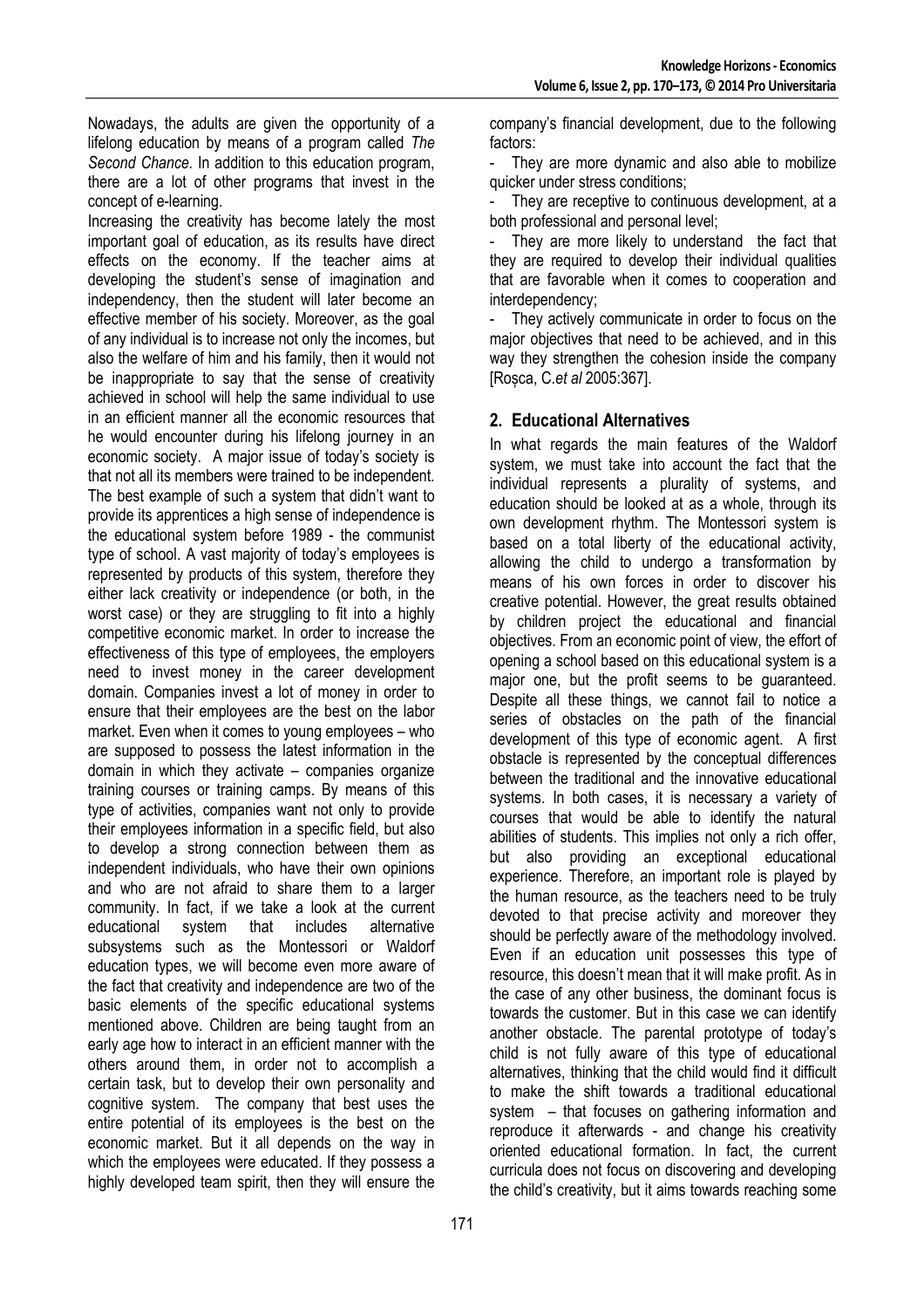fixed goals without taking into account the child's individuality. Under these circumstances, it becomes easier to explain the activity of clubs or courses such as dancing, acting, modelling etc. The recipe for success is a simple one: an attracting space, a rich offer, and well-trained personnel. A satisfied parent is the best advertisement ever, but the one who should be really happy is the child. Therefore, even though the prices of courses such as those mentioned above are pretty high, they do not lack requests. They focus on nonformal and informal education, in addition to the formal education in schools. On the other hand, the Romanian market has been lately invaded by all sorts of educational centers that promise to discover the child's potential, regardless the age. We do not deny the utility of activities such as painting or dancing, but it is hard to believe that a 2 years old child not participating at this type of activities will not properly develop. Therefore, parents have the difficult task of determining the necessity degree of these types of activities.

 A particular aspect is held by step-by-step and afterschool alternatives. The step-by-step programme implies the concept of workshops, allowing each child to evolve in his own rhythm. Private kindergartens integrate this reality into their program, offering a wide range of activities. The child participates to dance, swimming, English or German lessons, these courses being paid by parents, of course. Taking into account the overcrowding of groups in the state system or the amounts of money that have to be paid by the parents, the financial alternate of enrolling the child in a private kindergarten seems to be a good solution. The financial potential of this kind of business is universally acknowledged, but experience has proved the fact that the path of a business needs to be a continuous one, in order to survive under conditions of maximum competitiveness, without giving up the aspect regarding the quality of services. In what regards the primary school education or the secondary one, the after-school alternative is a reality. The economic agents that provide this kind of educational services believe that is easier for a child to do his homework with a teacher than to wait for his parents to come home from work. Under these circumstances, the parent prefers to pay for both permanent surveillance and a warm meal for his child. In this situation, the profit is divided between the economic agent and its partners. However, it is difficult to maintain the price because of the cost of educational resources, food, utilities and didactic process. Under these circumstances, the cost of enrolling a child in an after-school raises up to 220 lei. Taking into account the Romanian families' economic situation, it is easy to understand that the number of pupils participating to this type of activities is not very high. Moreover, the number of secondary school pupils

is pretty low. This thing is due to both high costs and the fact that the pupil faces a wide educational field and he needs to fulfill the teacher's expectations. Because of this thing, this niche segment is not a very profitable one unless it sets up the age target between 6 and 11.

#### **3. Private Educational System**

A spectacular development in the educational environment is that of private schools, mainly highschools and universities. Four or five years ago, the number of pupils passing the baccalaureate exam was very high and almost all of them applied to various universities. This thing increased the number of private high-schools. However, private high-schools have become known not for extraordinary results, but for medium ones. The tendency is for pupils to transfer from private to public high-school institutions, because of high costs and low quality. The latter element – the relation between the actual quality of the educational process and the pseudo-quality of the results at national exams – has led to a change of perspective in what regards the traditional education system. However, private universities were perceived in a better way. Taking into account the decrease of funded places at state universities and the high value of the annual fee, the process of enrolling in private universities was a real successful alternative. From a financial point of view, economic agents mainly survive due to a constant number of students. This is the current issue that these universities are facing nowadays, as the school population is constantly decreasing and the number of pupils graduating from high-school is not very high. Another difficulty is the fact that students do not acknowledge anymore the importance of having a diploma. The market is oversaturated with university graduates who are facing major difficulties in finding a job. Therefore, the universities need to request accreditations for new study fields that will have immediate applicability, so that graduating will equal the insertion into the labor market. Moreover, the value of a university is in fact the value of its students. And the quality of students is a major problem of the current educational system. In order to become more attractive, private universities follow the example of traditional public universities and offer various possibilities such as partnerships or scholarships. Hence, we consider that in the private environment, education represents the main goal, as these institutions are constantly struggling in order to become a qualitative alternative to public education.

## **4. The Market of Educational Auxiliaries**

Over the last few years, most of the publishing houses have been offering a wide range of didactic auxiliaries.